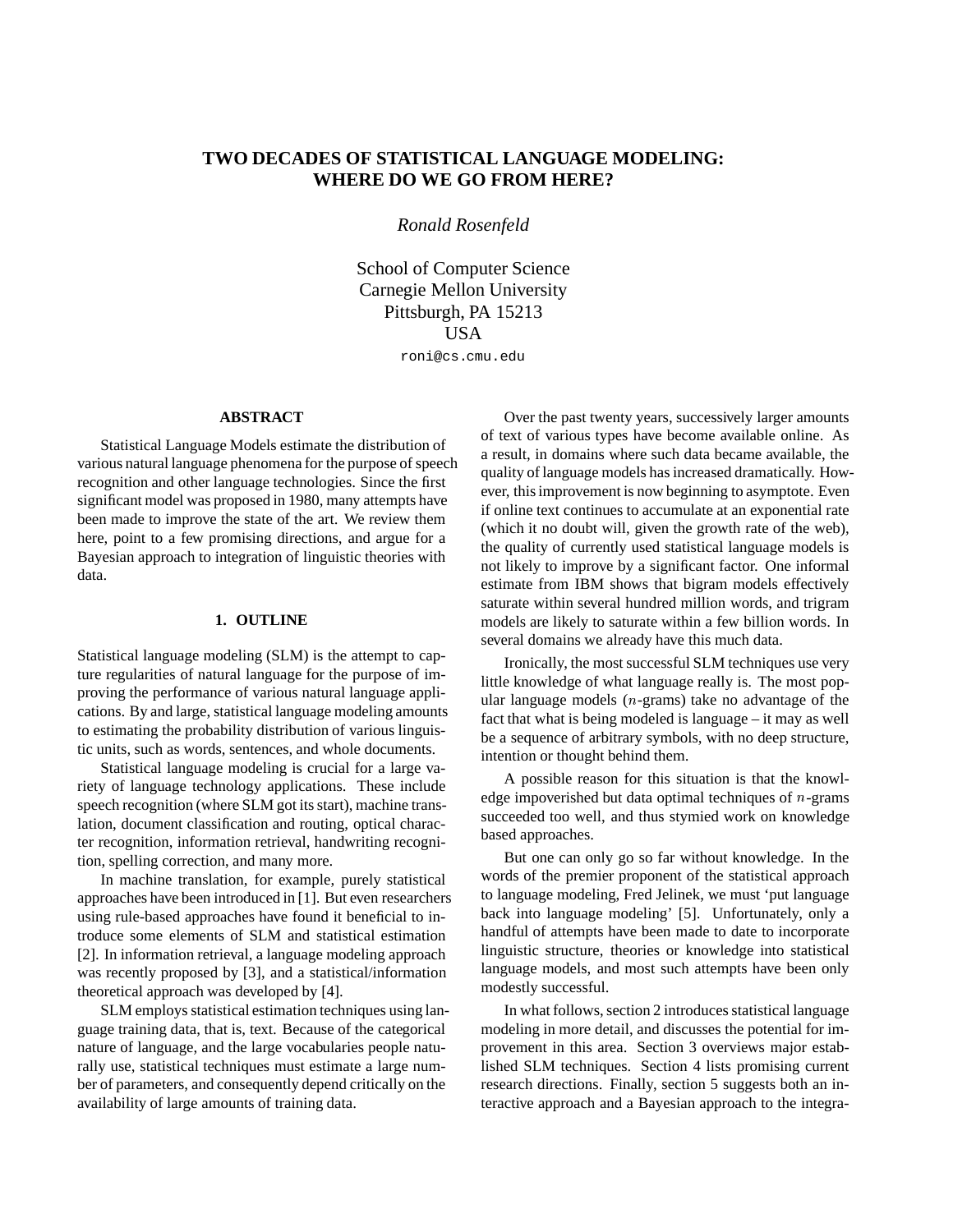tion of linguistic knowledge into the model, and points to the encoding of such knowledge as a main challenge facing the field.

## **2. STATISTICAL LANGUAGE MODELING**

## **2.1. Definition and use**

A statistical language model is simply a probability distribution  $P(s)$  over all possible sentences  $s$ .<sup>1</sup>

It is instructive to compare statistical language modeling to computational linguistics. Admittedly, the two fields (and communities) have fuzzy boundaries, and a great deal of overlap. Nonetheless, one way to characterize the difference is as follows. Let  $S$  be the word sequence of a given sentence, i.e. its *surface* form, and let H be some *hidden* structure associated with it (i.e. its parse tree, word senses, etc.). Statistical language modeling is mostly about estimating  $Pr(S)$ , whereas computational linguistics is mostly about estimating  $Pr(H|S)$ . Of course, if one could estimate well the joint  $Pr(S, H)$ , both  $Pr(S)$  and  $Pr(H|S)$  could be derived from it. In practice, this is usually not feasible.

Statistical language models are usually used in the context of a Bayes classifier, where they can play the role of either the prior or the likelihood function. For example, in **automatic speech recognition**, given an acoustic signal a, the goal is to find the sentence  $s$  that is most likely to have been spoken. Using a Bayesian framework, the solution is:

$$
s^* = \argmax_{s} P(s|a) = \argmax_{s} P(a|s) \cdot P(s) \qquad (1)
$$

where the language model  $P(s)$  plays the role of the prior. In contrast, in **document classification**, given a document  $d$ , the goal is to find the class  $c$  to which it belongs. Typically, examples of documents from each of the (say)  $k$  classes are given, from which k different language models  $\{P_1(d),\}$  $P_2(d), \ldots, P_k(d)$  are constructed. Using a Bayes classifier, the solution  $c^*$  is:

$$
c^* = \arg \max_{c} P(c|d) = \arg \max_{c} P(d|c) \cdot P(c) \quad (2)
$$

where the language model  $P_c(d)$  plays the role of the likelihood. In a similar fashion, one can derive the role of language models in Bayesian classifiers for the other language technologies listed above.

#### **2.2. Measures of progress**

To assess the quality of a given language modeling technique, the likelihood of new data is most commonly used. The average log likelihood of a new random sample is given by:

Average-Log-Likelihood(
$$
D|M
$$
) =  $\frac{1}{n} \sum_{i} \log P_{M}(D_{i})$  (3)

where  $D = \{D_1, D_2, \ldots, D_n\}$  is the new data sample, and M is the given language model. This latter quantity can also be viewed as an empirical estimate of the *cross entropy* of the true (but unknown) data distribution  $P$  with regard to the model distribution  $P_M$ :

cross-entropy
$$
(P; P_M)
$$
 =  $-\sum_D P(D) \cdot log P_M(D)$  (4)

Actual performance of language models is often reported in terms of *perplexity* [6]:

$$
\text{perplexity}(P; P_M) = 2^{\text{cross-entropy}(P; P_M)} \tag{5}
$$

Perplexity can be interpreted as the (geometric) average branching factor of the language according to the model. It is a function of both the language and the model. When considered a function of the model, it measures how good the model is (the better the model, the lower the perplexity). When considered a function of the language, it estimates the entropy, or complexity, of that language.

Ultimately, the quality of a language model must be measured by its effect on the specific application for which it was designed, namely by its effect on the error rate of that application. However, error rates are typically non-linear and poorly understood functions of the language model. Lower perplexity usually result in lower error rates, but there are plenty of counterexamples in the literature. As a rough rule of thumb, reduction of 5% in perplexity is usually not practically significant; a 10%–20% reduction is noteworthy, and usually (but not always) translates into some improvement in application performance; a perplexity improvement of 30% or more over a good baseline is quite significant (and rare!).

Several attempts have been made to devise metrics that are better correlated with application error rate than perplexity, yet are easier to optimize than the error rate itself. These attempts have met with limited success. For now, perplexity continues to be the preferred metric for practical language model construction. For more details, see [7].

#### **2.3. Known weaknesses in current models**

Even the simplest language model has a drastic effect on the application in which it is used (this can be observed by, say, removing the language model from a speech recognition system). However, current language modeling techniques are far from optimal. Evidence for this comes from several sources:

<sup>&</sup>lt;sup>1</sup>Or spoken utterances, documents, or any other linguistic unit.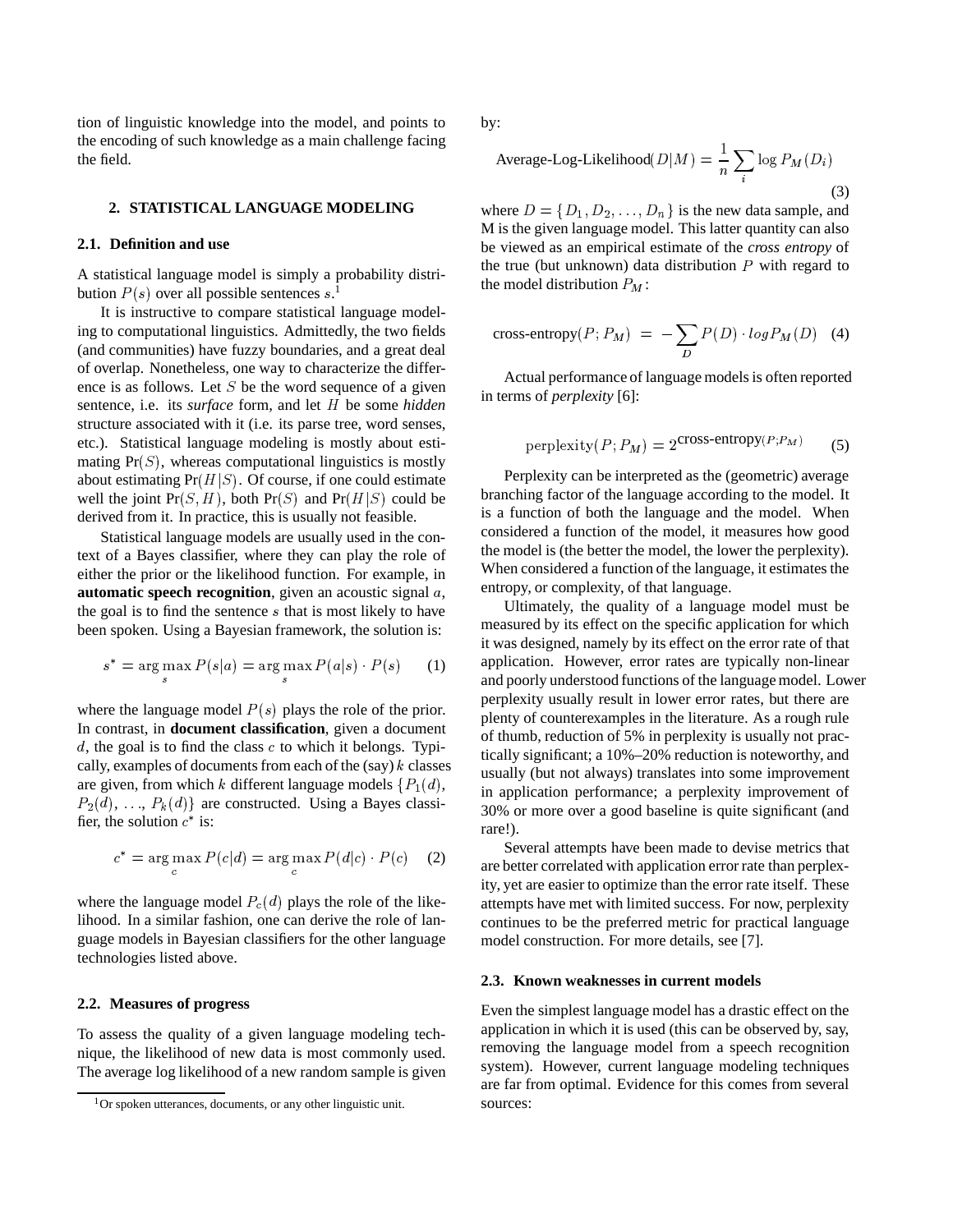**Brittleness across domains:** Current language models are extremely sensitive to changes in the style, topic or genre of the text on which they are trained. For example, to model casual phone conversations, one is much better off using 2 million words of transcripts from such conversations than using 140 million words of transcripts from TV and radio news broadcasts. This effect is quite strong even for changes that seem trivial to a human: a language model trained on Dow-Jones newswire text will see its perplexity *doubled* when applied to the very similar Associated Press newswire text from the same time period ([8, p. 220]).

**False independence assumption:** In order to remain tractable, virtually all existing language modeling techniques assume some form of independence among different portions of the same document. For example, the most commonly used model, the  $n$ -gram, assumes that the probability of the next word in a sentence depends only on the identity of the last  $n-1$  words. Yet even a cursory look at any natural text proves this assumption patently false. False independence assumptions in statistical models usually lead to overly sharp distributions. This is precisely what is happening in language modeling, as can be seen for example in document classification: the posterior computed by equation 2 is usually extremely sharp, reaching virtually one for one of the classes and virtually zero for all others. This of course cannot be the true posterior, since the average classification error rate is typically much greater than zero.

**Shannon-style experiments:** Claude Shannon pioneered the technique of eliciting human knowledge of language by asking human subjects to predict the next element of text [9, 10]. Shannon used this technique to bound the entropy of English. [11] formulated a gambling setup and used it to derive its own estimate of the entropy of English. In the 1980s, the speech and language research group at IBM performed 'Shannon-style' experiments, in which potential sources for language modeling improvement were identified by observing and analyzing the performance of human subjects in predicting or correcting text. Since then, Shannonstyle experiments have been performed by several other researchers. For example, [12] performed experiments aimed at establishing the potential for language modeling improvements in specific linguistic areas. A common observation during all these experiments is that people improve on the performance of a language model easily, routinely and substantially. They apparently do so by using reasoning at the linguistic, common sense, and domain levels.

# **3. SURVEY OF MAJOR SLM TECHNIQUES**

This section briefly reviews major established SLM techniques. For a more detailed technical treatment, see [13].

Almost all language models to date decompose the probability of a sentence into a product of conditional probabilities:

$$
\Pr(s) \stackrel{\text{def}}{=} \Pr(w_1 \dots w_n) = \prod_{i=1}^n \Pr(w_i | h_i) \tag{6}
$$

where  $w_i$  is the *i*th word in the sentence, and  $h_i \stackrel{\text{def}}{=} \{w_1,$  $w_2, \ldots w_{i-1}$  is called the *history*.

## **3.1. -grams**

 -grams are the staple of current speech recognition technology. Virtually all commercial speech recognition products use some form of an  $n$ -gram. An  $n$ -gram reduces the dimensionality of the estimation problem by modeling language as a Markov source of order  $n-1$ :

$$
P(w_i|h_i) \approx P(w_i|w_{i-n+1}, \dots, w_{i-1}) \tag{7}
$$

The value of  $n$  trades off the stability of the estimate (i.e. its variance) against its appropriateness (i.e. bias). A trigram  $(n=3)$  is a common choice with large training corpora (millions of words), whereas a bigram  $(n=2)$  is often used with smaller ones.

Deriving trigram and even bigram probabilities is still a sparse estimation problem, even with very large corpora. For example, after observing all trigrams (i.e., consecutive word triplets) in 38 million words' worth of newspaper articles, a full third of trigrams in new articles from the same source are novel [8, p. 8]. Furthermore, even among the observed trigrams, the vast majority occurred only once, and the majority of the rest had similarly low counts. Therefore, straightforward maximum likelihood (ML) estimation of  $n$ gram probabilities from counts is not advisable. Instead, various smoothing techniques have been developed. These include discounting the ML estimates [14, 15], recursively backing off to lower order  $n$ -grams [16, 17, 18], and linearly interpolating  $n$ -grams of different order [19]. Other approaches include variable-length  $n$ -gram  $[20, 21, 22, 23, 24]$ as well as a lattice approach [25]. Much work has been done to compare and perfect smoothing techniques under various conditions. A good recent analysis can be found in [26]. In addition, toolkits implementing the various techniques have been disseminated [27, 28, 29, 30].

Yet another way to battle sparseness is via vocabulary clustering. Let  $C_i$  be the class word  $w_i$  was assigned to. Then any of several model structures could be used. For example, for a trigram:

- $Pr(w_3|w_1, w_2) = Pr(w_3|C_3) \cdot Pr(C_3|w_1, w_2)$  (8)
- $Pr(w_3|w_1, w_2) = Pr(w_3|C_3) \cdot Pr(C_3|w_1, C_2)$  (9)

$$
Pr(w_3|w_1, w_2) = Pr(w_3|C_3) \cdot Pr(C_3|C_1, C_2)
$$
 (10)

$$
Pr(w_3|w_1, w_2) = Pr(w_3|C_1, C_2)
$$
 (11)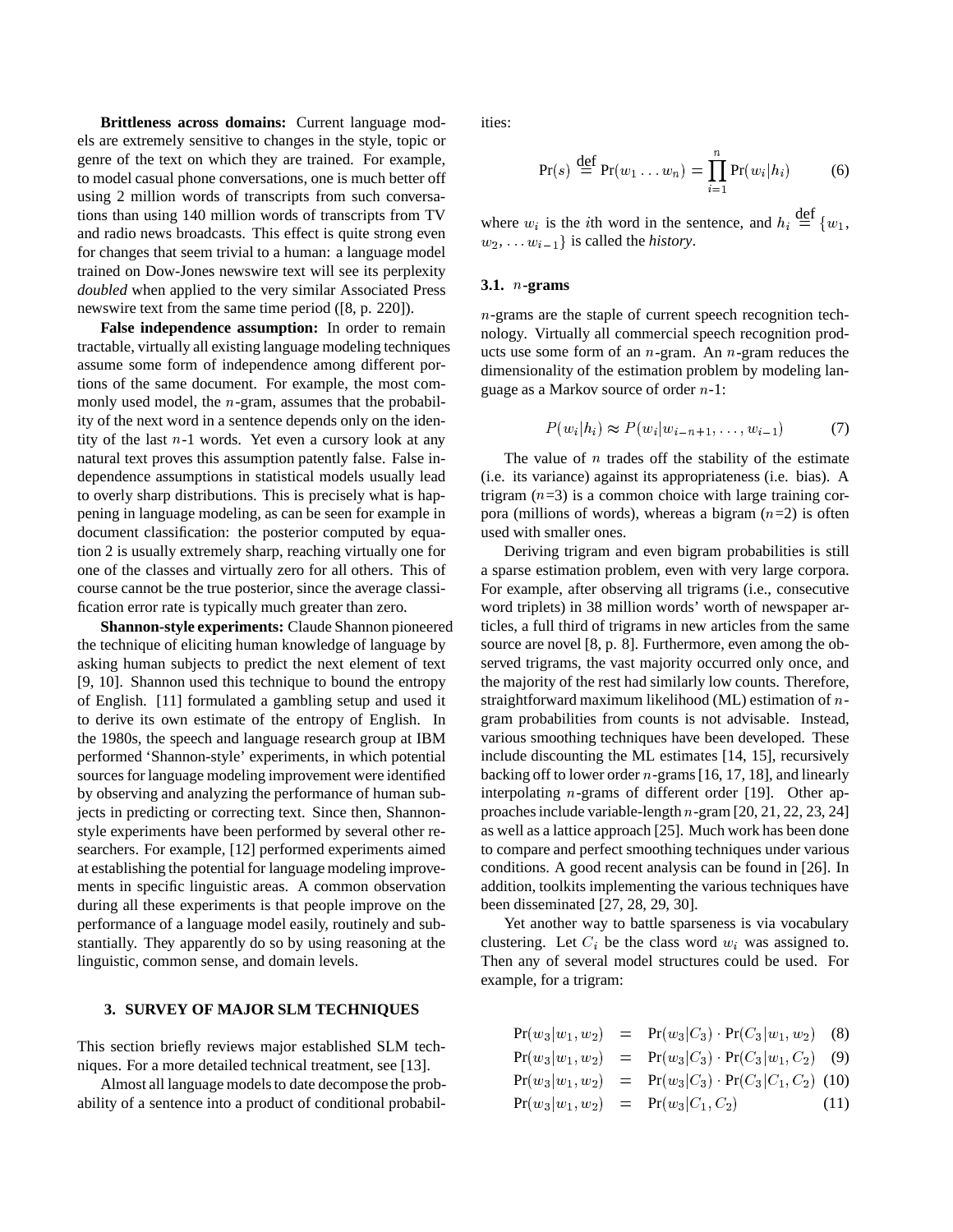The quality of the resulting model depends of course on the clustering  $C()$ . In narrow discourse domains (e.g. ATIS, [31]), good results are often achieved by manual clustering of semantic categories (e.g. [32]). But in less constrained domains, manual clustering by linguistic categories (e.g. parts of speech) does not usually improve on the wordbased model. Automatic, iterative clustering using information theoretic criteria [33, 34] applied to large corpora can sometimes reduce perplexity by 10% or so, but only after the model is interpolated with its word-based counterpart.

## **3.2. Decision tree models**

Decision trees and CART-style [35] algorithms were first applied to language modeling by [36]. A decision tree can arbitrarily partition the space of histories by asking arbitrary binary questions about the history  $h$  at each of the internal nodes. The training data at each leaf is then used to construct a probability distribution  $Pr(w|h)$  over the next word. To reduce the variance of the estimate, this leaf distribution is interpolated with internal-node distributions found along the path to the root.

As usual, trees are grown by greedily selecting, at each node, the most informative question (as judged by reduction in entropy). Pruning and cross validation are also used.

Applying CART technology to language modeling is  $\sim s$ quite a challenge: The space of histories is very large  $(10^{100}$ for a 20 word sequence over a 100,000 word vocabulary), and the space of possible questions is even larger  $(2^{10^{100}})$ . Even if questions are restricted to individual words in the history, there are still  $20 \cdot 2^{10^5}$  such questions. Very strong bias must be introduced, by restricting the class of questions to be considered and using greedy search algorithms. To support optimal single-word questions at a given node, algorithms were developed for rapid optimal binary partitioning of the vocabulary (e.g. [37]).

The first attempt at CART-style LM [36] used a history window of 20 words and restricted questions to individual words, though it allowed more complicated questions consisting of composites of simple questions. It took many months to train, and the result fell short of expectations: a 4% reduction in perplexity over the baseline trigram, and a further 9% reduction when interpolated with the latter. In the second attempt [38], much stronger bias was introduced: first, the vocabulary was clustered into a binary hierarchy as in [33], and each word was assigned a bit-string representing the path leading to it from the root. Then, tree questions were restricted to the identity of the most significant as-yetunknown bit in each word in the history. This reduced the candidate set to a handful of questions at each node. Unfortunately, results here were also disappointing, and the approach was largely abandoned.

Theoretically, decision trees represent the ultimate in

partition based models. It is likely that trees exist which significantly outperform ngrams. But finding them seems difficult, for both computational and data sparseness reasons.

#### **3.3. Linguistically motivated models**

While all SLMs get some inspiration from an intuitive view of language, in most models actual linguistic content is quite negligible. Several SLM techniques, however, are directly derived from grammars commonly uses by linguists.

**Context free grammar (CFG)** is a crude yet well understood model of natural language. A CFG is defined by a vocabulary, a set of non-terminal symbols and a set of production or transition rules. Sentences are generated, starting with an initial non-terminal, by repeated application of the transition rules, each transforming a non-terminal into a sequence of terminals (i.e. words) and non-terminals, until a terminals-only sequence is achieved. Specific CFGs have been created based on parsed and annotated corpora such as [39], with good, though still incomplete, coverage of new data.

A probabilistic (or stochastic) context free grammar puts a probability distribution on the transitions emanating from each non-terminal, thereby inducing a distribution over the set of all sentences. These transition probabilities can be estimated from annotated corpora using the Inside-Outside algorithm [40], an Estimation-Maximization (EM) algorithm (see [41]). However, the likelihood surfaces of these models tend to contain many local maxima, and the locally maximal likelihood points found by the algorithm usually fall short of the global maximum. Furthermore, even if global ML estimation were feasible, it is generally believed that context sensitive transition probabilities are needed to adequately account for actual behavior of language. Unfortunately, no efficient training algorithm is known for this situation.

In spite of this, [42] successfully incorporatedCFG knowledge sources into a SLM to achieve a 15% reduction in a speech recognition error rate in the ATIS domain. They did so by parsing the utterances with a CFG to produce a sequence of grammatical fragments of various types, then constructing a trigram of fragment types to supplant the standard ngram.

**Link grammar** is a lexicalized grammar proposed by [43]. Each word is associated with one or more ordered sets of typed links; each such link must be connected to a similarly typed link of another word in the sentence. A legal parse consists of satisfying all links in the sentence via a planar graph. Link grammar has the same expressive power as a CFG, but arguably conforms better to human linguistic intuition. A link grammar for English has been constructed manually with good coverage. Probabilistic forms of link grammar have also been attempted [44]. Link grammar is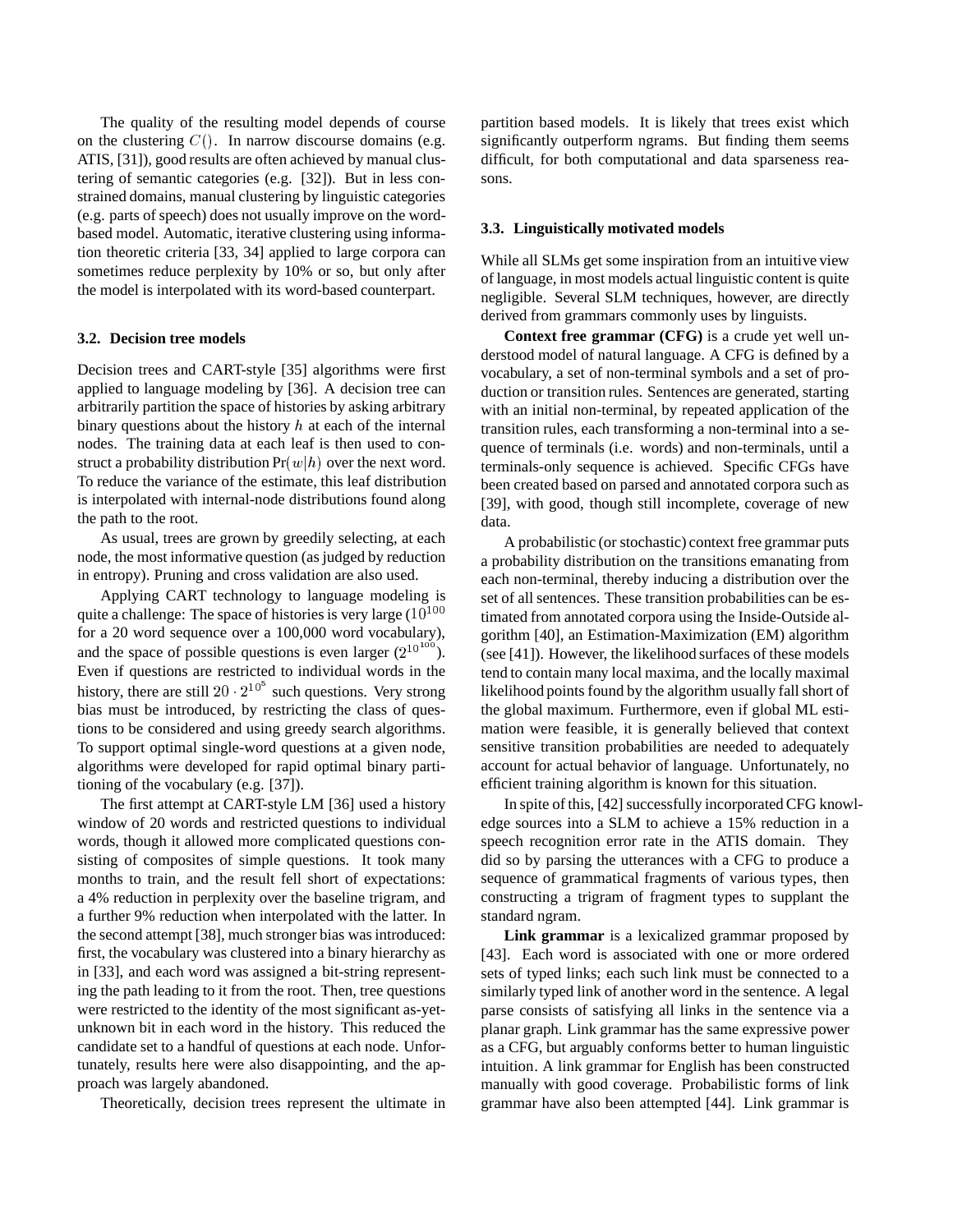related to dependency grammar, which will be discussed in section 4.

## **3.4. Exponential models**

All models discussed so far suffer from data fragmentation, in that more detailed modeling necessarily results in each new parameter being estimated with less and less data. This is very apparent in decision trees, where, as the tree grows, leaves contain fewer and fewer data points.

Fragmentation can be avoided by using an exponential model of the form:

$$
P(w|h) = \frac{1}{Z(h)} \cdot \exp[\sum_{i} \lambda_i f_i(h, w)] \tag{12}
$$

where  $\lambda_i$  are the parameters,  $Z(h)$  is a normalizing term, and the features  $f_i(h, w)$  are arbitrary functions of the wordhistory pair. Given a training corpus, the ML estimate can be shown to satisfy the constraints:

$$
\sum_{h} \tilde{P}(h) \cdot \sum_{w} P(w|h) \cdot f_i(h, w) = E_{\tilde{P}} f_i(h, w) \quad (13)
$$

where  $P$  is the empirical distribution of the training corpus.

The ML estimate can also be shown to coincide with the Maximum Entropy (ME) distribution [45], namely the one with highest entropy among all distributions satisfying equation 13. This unique ML/ME solution can be found by an iterative procedure [46, 47].

The ME paradigm, and the more general MDI framework, were first suggested for language modeling by [48], and have since seen considerable success (e.g. [49, 50, 8]). Its strength lies in principly incorporating arbitrary knowledge sources while avoiding fragmentation. For example, in [8], conventional ngrams, distance-2 ngrams, and long distance word pairs ("triggers") were encoded as features, and resulted in up to 39% perplexity reduction and up to 14% speech recognition word error rate reduction over the trigram baseline.

While ME modeling is elegant and general, it is not without its weaknesses. Training a ME model is computationally challenging, and sometimes altogether infeasible. Using a ME model is also CPU intensive, because of the need for explicit normalization. Unnormalized ME modeling is attempted in [51]. ME smoothing is analyzed in [52].

The relative success of ME modeling focused attention on the remaining problem of feature induction, namely, selection of useful features to be included in the model. An automatic iterative procedure for selecting features from a given candidate set is described in [47]. An interactive procedure for eliciting candidate sets is described in [53].

ME language modeling remains the subject of intensive research; see for example [54, 55, 56, 57, 58].

#### **3.5. Adaptive models**

So far we have treated language as a homogeneous source. But in fact natural language is highly heterogeneous, with varying topics, genres and styles.

In **cross-domain adaptation**, test data comes from a source to which the language model has not been exposed during training. The only useful adaptation information is in the current document itself. A common and quite effective technique for exploiting this information is the cache: the (continuously developing) history is used to create, at runtime, a dynamic *n*-gram  $P_{\text{cache}}(w|h)$ , which in turn is interpolated with the static model:

$$
P_{\text{adaptive}}(w|h) = \lambda P_{\text{static}}(w|h) + (1 - \lambda)P_{\text{cache}}(w|h)
$$
\n(14)

with the weight  $\lambda$  optimized on held-out data. Cache LMs were first introduced by [59] and [60]. [61, 62] report reduction in perplexity, and [63] also reports reduction in recognition error rate. [64] introduced yet another adaptation scheme.

In **within-domain adaptation**, test data comes from the same source as the training data, but the latter is heterogeneous, consisting of many subsets with varying topics, styles, or both. Adaptation then proceeds in the following steps:

- 1. Clustering the training corpus along the dimension of variability, say, topic (e.g. [65]).
- 2. At runtime, identifying the topic or set of topics ([66, 67]) of the test data.
- 3. Locating appropriate subsets of the training corpus, and using them to build a specific model.
- 4. Combining the specific model with a corpus-wide model (in statistical terminology, shrinking the specific model towards the general one, to trade off the former's variance against the latter's bias). This is usually done via linear interpolation, at either the word probability level or the sentence probability level [65].

A special (and very common) case is when one has only small amounts of data in the target domain and large amounts in other domains. In this case, the only relevant step is the last one: combining models from the two domains. The outcome here is often disappointing, though: training data outside the domain has surprisingly little benefit. For example, when modeling the Switchboard domain (conversational speech, [68]), the 40 million words of the WSJ corpus (newspaper articles, [69]) and even the 140 million words of the BN corpus (broadcast news transcriptions, [70]) improve by only a few percentage points the application performance of the in-domain model trained on a paltry 2.5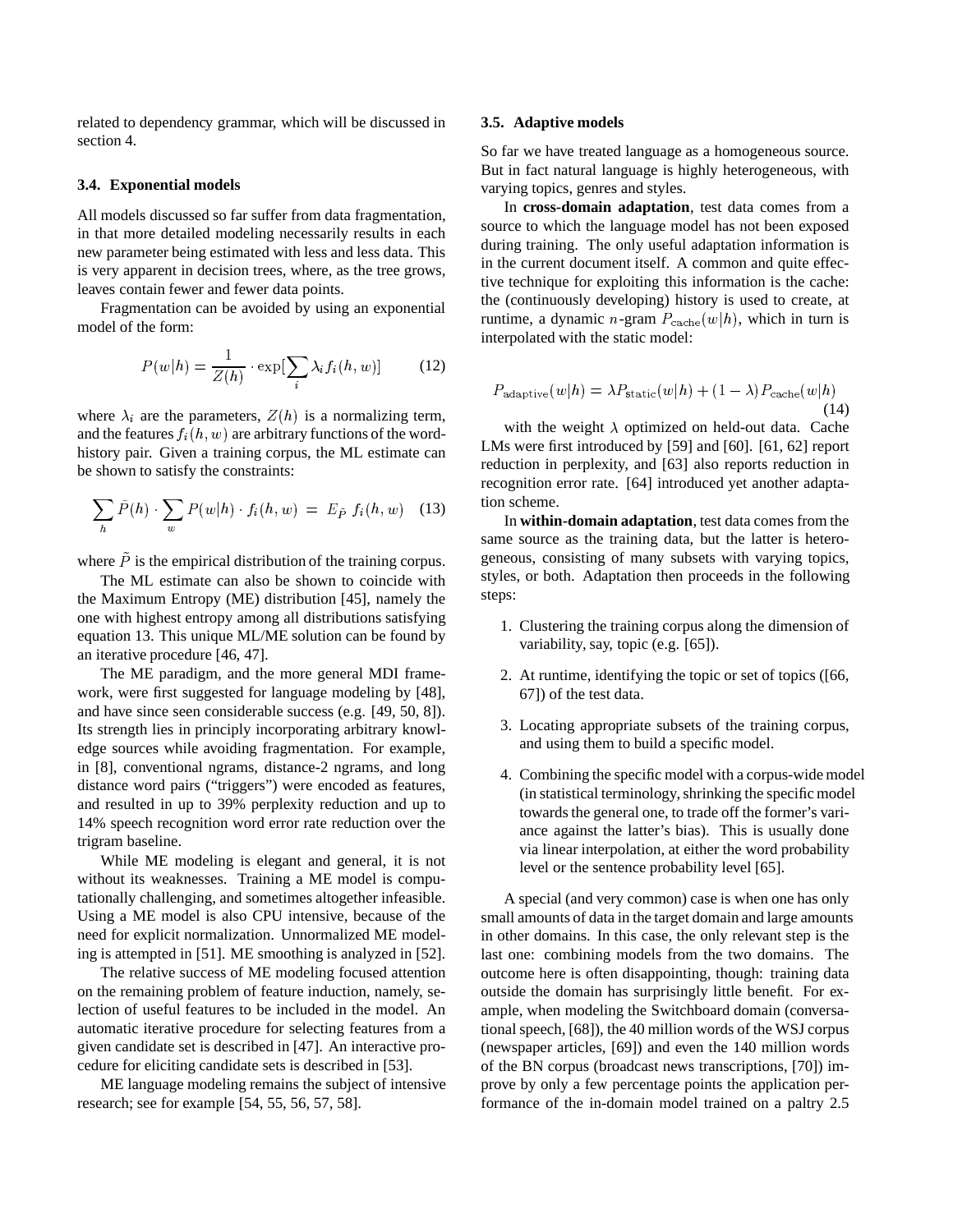million words. Although this is a significant improvement on such a difficult corpus, it is nonetheless disappointing considering the amount of data involved. By some estimates [71], another 1 million words of Switchboard data would help the model more than 30 million words of outof-domain data. This suggest that our adaptation techniques are too crude.

## **4. PROMISING CURRENT DIRECTIONS**

This section discusses current research directions that, in this author's subjective opinion, show significant promise.

#### **4.1. Dependency models**

Dependency grammars (DG) describe sentences in terms of asymmetric pairwise relationships among words. With a single exception, each word in the sentence is *dependent* upon one other word, called its *head* or *parent*. The single exception is the *root*, which serves as the head of the entire sentence. For more about DGs, see [72]. Probabilistic DGs have also been developed, together with algorithms for learning them from corpora (e.g. [73]).

Probabilistic dependency grammars are particularly suited to  $n$ -gram style modeling, where each word is predicted based on a small number of other words. The main difference is that in a conventional  $n$ -gram, the structure of the model is predetermined: each word is predicted from a few words that immediately preceded it. In DG, which words serve as predictors depends on the dependency graph, which is a hidden variable. A typical implementation will parse a sentence s to generate the most likely dependency graphs  $G_i$  (with attendant probabilities  $P(G_i)$ ), compute for each of them a generation probability  $P(s|G_i)$  (either *n*- of a gram style or perhaps as an ME model), and finally estimate the complete sentence probability as  $P(s) \approx \sum_i P(G_i)$  $P(s|G_i)$  (this is only approximate because the  $P(G_i)$  themselves were derived from the sentence s.) Sometime  $P(s)$ is further approximated as  $P(s|G^*)$ , where  $G^*$  is the single best scoring parse.

An example of such a model is [74], which uses the parser of [75] to generate the candidate parses, and trainsthe parameters using maximum entropy. The probabilistic link grammar [44] mentioned in section 3.3 also falls roughly in this category. Most recently, [76] employed a parser with probabilistic parameterization of a pushdown automata, and used an EM-type algorithm for training, with encouraging results (1% recognition word error rate reduction on the notoriously difficult Switchboard corpus). In all, this method of combining hidden linguistic structure with chain-rule parameterization can yield a linguistically grounded yet computationally tractable model.

#### **4.2. Dimensionality reduction**

One of the reasons language is so hard to model statistically is that it is ostensibly categorical, with an extremely large number of categories, or dimensions. A prime example is the vocabulary. To most language models, the vocabulary is but a very large set of unrelated entries. BANK is no closer to LOAN or to BANKS than it is to, say, BRAZIL. This results in a large number of parameters. Yet our linguistic intuition is that there is a great deal of structure in the relationship among words. We feel that the "true" dimension of the vocabulary is actually quite lower.

Similarly, for other phenomena in language, the underlying space may be of moderate or even low dimensionality. Consider topic adaptation. As the topic changes, the probabilities of almost all words in the vocabulary change. Since no two documents are exactly about the same thing, a straightforward approach would require an inordinate number of parameters. Yet the underlying topic space can be reasonably modeled in much fewer dimensions.

 $(G_i)$  [79], the technique is further developed and is found to also This is the motivation behind [77], which uses the technique of Latent Semantic Analysis ([78]) to simultaneously reduce the dimensionality of the vocabulary and that of the topic space. First, the occurrence of each vocabulary word in each document is tabulated. This very large matrix is then reduced via Singular Value Decomposition to a much lower dimension (typically 100–150). The new, smaller matrix captures the most salient correlations between specific combinations of words on one hand and clusters of documents on the other. The decomposition also yields matrices that project from document-space and word-space into the new, combined space. Consequently, any new document can be projected into the combined space, effectively being classified as a combination of the fundamental underlying topics, and adapted to accordingly. In [77], this type of adaptation is combined with an  $n$ -gram, and a perplexity reduction of 30% over a trigram baseline is reported. In reduce recognition errors by 16% over a trigram baseline.

#### **4.3. Whole sentence models**

All language models described so far use the chain rule to decompose the probability of a sentence into a product of conditional probabilities of the type  $Pr(w|h)$ . Historically, this has been done to facilitate estimation by relative counts. The decomposition is ostensibly harmless: after all, it is not an approximation but an exact equality. However, as a result, language modeling by and large has been reduced to modeling the distribution of a single word. This in turn may be a significant hindrance to modeling linguistic structure: some linguistic phenomena are impossible or at best awkward to think about, let alone encode, in a conditional framework. These include sentence-level features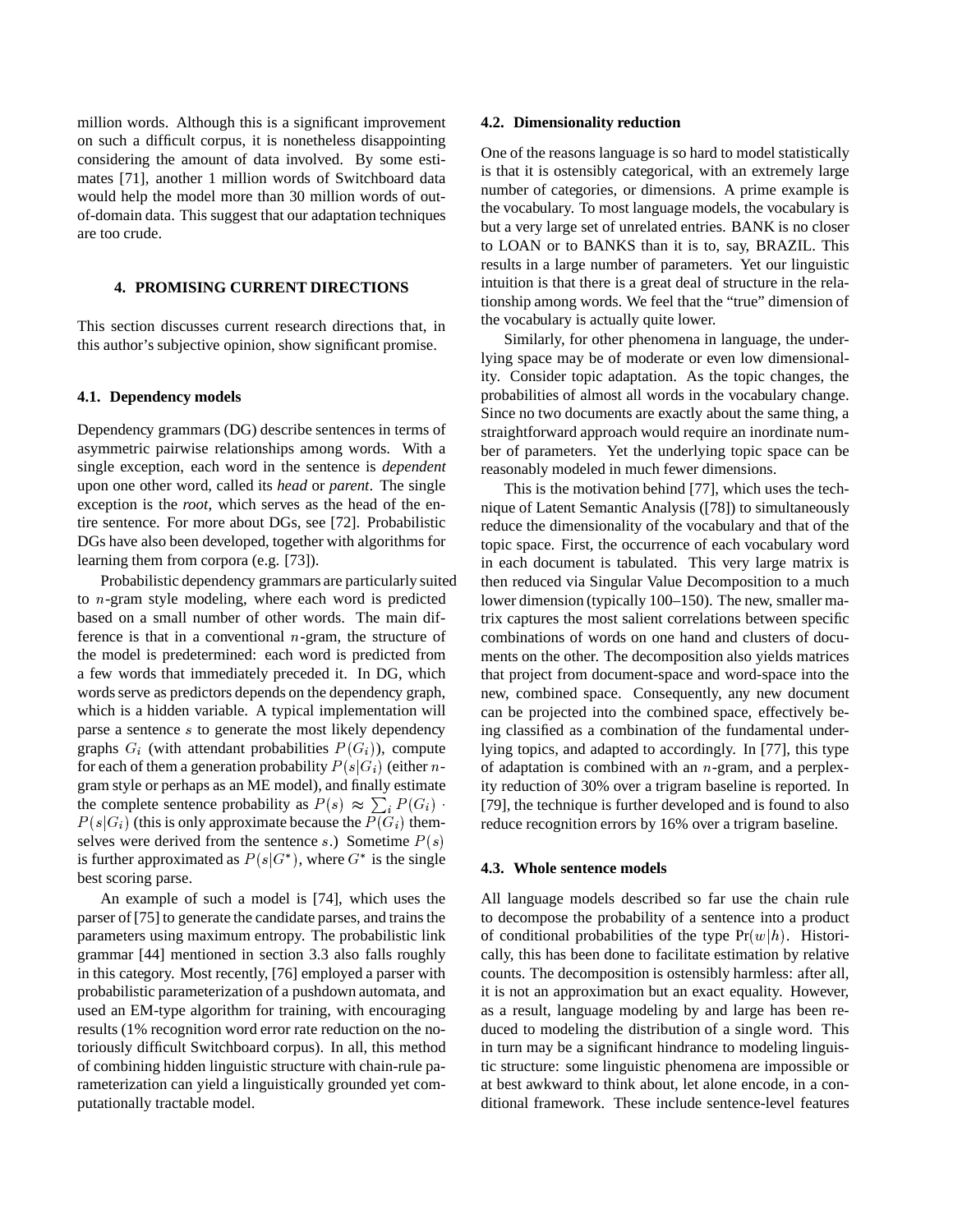such as person and number agreement, semantic coherence, parsability, and even length. Furthermore, external influences on the sentence (e.g. previous sentences, topic) must be factored into the prediction of every word, which can cause small biases to compound.

To address these issues, [53] proposed a whole sentence exponential model:

$$
P(s) = \frac{1}{Z} \cdot P_0(s) \cdot \exp\left[\sum_i \lambda_i f_i(s)\right] \tag{15}
$$

Compared with the conditional exponential model of equation 12,  $Z$  is now a true constant, which eliminates the serious burden of normalization. Most importantly, the features  $f_i(s)$  can capture arbitrary properties of the entire sentence.

Training this model requires sampling from an exponential distribution, a non-trivial task. The use of Monte Carlo Markov Chain and other sampling methods for language is studied in [80]. Sampling efficiency is crucial. Consequently, the bottleneck in this model is not the number of features or amount of data, but rather how rare the features are, and how accurately they need to be modeled. Interestingly, it has been shown [81] that most of the benefit is likely to come from the more common features.

Parse-based features have been tried in [81], and semantic features are discussed in [53]. An interactive methodology for feature induction was also proposed in [53]. This methodology leads to a formulation of the training problem as logistic regression, with significant practical benefits over ML training.

#### **5. CHALLENGES**

Perhaps the most frustrating aspect of statistical language modeling is the contrast between our intuition as speakers of natural language and the over-simplistic nature of our most successful models.

As native speakers, we feel strongly that language has a deep structure. Yet we are not sure how to articulate that structure, let alone encode it, in a probabilistic framework. Established linguistic theories have been of surprisingly little help here, probably because their goal is to draw a line between what is properly in the language and what isn't, whereas SLM's goals are quite different.

As an example, consider the problem of clustering the vocabulary words which was discussed in section 3.1. As mentioned there, several automatic iterative methods have been proposed (e.g. [33, 34]). Table 1 lists example word classes derived by such a method [82]. While most words' placement appear satisfactory, a few of the words seem out of place. Not surprisingly, these are often words whose count in the corpus was insufficient for reliable assignment. Ironically, it is exactly these words which stood to benefit the most from clustering. In general, the more reliably a

Table 1: Data driven word classes.

| COMMITTEE COMMISSION PANEL SUBCOMMITTEE WONK |
|----------------------------------------------|
| THEMSELVES MYSELF YOURSELF UNBECOMING        |
| ATTORNEY SURGEON RUKEYSER CONSUL RICKEY      |
| ACTION ACTIVITY INTERVENTION ATTACHE WARFARE |
| CENTER ASSOCIATION FACETED INSTITUTE GUILD   |
| PARTICULAR YEAR'S NIGHT'S MORNING'S FATEFUL  |

word can be assigned to a class, the less it will benefit from that assignment. How then is vocabulary clustering to become effective?

I believe that the solution to this problem, and others like it, is to inject human knowledge of language into the process. This can take the following forms:

**Interactive modeling.** Data-driven optimization and human knowledge and decision making can play complementary roles in an intertwined iterative process. For the vocabulary clustering problem, this means that a human is put in the loop, to arbitrate some borderline decisions and override others. For example, a human can decide that 'TUESDAY' belongs in the same cluster as 'MONDAY', 'WEDNES-DAY', 'THURSDAY' and 'FRIDAY', even if it did not occur enough times to be placed there automatically, and even if it did not occur at all. Another example of this approach is the interactive feature induction methodology described in [53].

**Encoding knowledge as priors.** One of the perils of using human knowledge is that it is often overstated, and sometimes wrong. Thus a better solution might be to encode such knowledge as a prior in a Bayesian updating scheme. After training, whatever phenomena are not sufficiently represented in the training corpus will continue to be captured thanks to the prior. Whenever enough data exist, however, they will override the prior. For the vocabulary clustering problem, experts' beliefs about the relationships between vocabulary entries must be suitably encoded, and the clustering paradigm must be changed to optimize an appropriate posterior measure. Thus, in the example above, enough data may exist to separate out 'FRIDAY' because of its use in phrases like "Thank God It's Friday".

Encoding linguistic knowledge as a prior is an exciting challenge which has yet to be seriously attempted. This will likely include defining a distance metric over words and phrases, and a stochastic version of structured word ontologies like WordNet [83]. At the syntactic level, it could include Bayesian versions of manually created lexicalized grammars. In practice, the Bayesian framework and the interactive process may be combined, taking advantage of the superior theoretical foundation of the former and the computational advantages of the latter.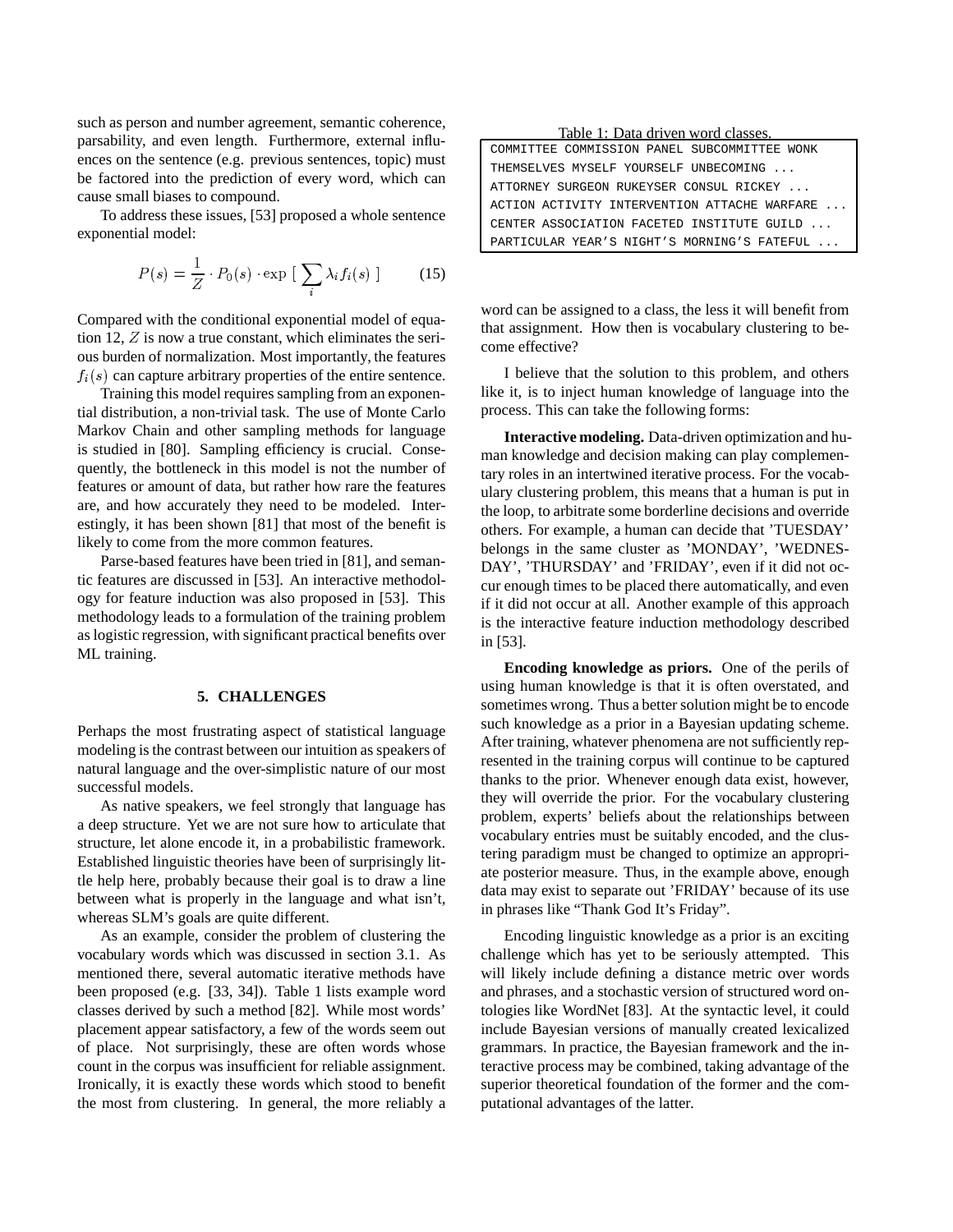# **Acknowledgements**

I am grateful to Stanly Chen, Sanjeev Khudanpur, John Lafferty and Bob Moore for helpful comments.

# **6. REFERENCES**

- [1] Peter F. Brown, John Cocke, Stephen A. Della Pietra, Vincent J. Della Pietra, Frederick Jelinek, John D. Lafferty, Robert L. Mercer, and Paul S. Roossin. A statistical approach to machine translation. *Computational Linguistics*, 16(2):79–85, June 1990.
- [2] Ralf brown and Robert & Frederking. Applying statistical English language modeling to symbolic machine translation. In *Proceedings of the 6th International Conference on Theoretical and Methodological Issues in Machine Translation (TMI'95)*, pages 221– 239, July 1995.
- [3] J. Ponte and W. Bruce. Croft. A language modeling approach to information retrieval. In *Proceedings of the 21st international conference on research and development in information retrieval (SIGIR'98)*, pages 275–281, 1998.
- [4] Adam Berger and John Lafferty. Information retrieval as statistical translation. In *Proceedings of the 22nd annual conference on research and development in information retrieval (SIGIR'99)*, pages 222–229, 1999.
- [5] Fred Jelinek. The 1995 language modeling summer workshop at Johns Hopkins University. Closing remarks.
- [6] Lalit R. Bahl, Jim K. Baker, Frederick Jelinek, and Robert L. Mercer. Perplexity - a measure of the difficulty of speech recognition tasks. *Program of the 94th Meeting of the Acoustical Society of America J. Acoust. Soc. Am.*, 62:S63, 1977. Suppl. no. 1.
- [7] Stanley F. Chen, Douglas Beeferman, and Ronald Rosenfeld. Evaluation metrics for language models. In *Proceedings of the DARPA Broadcast News Transcription and Understanding Workshop*, pages 275– 280, 1998.
- [8] Ronald Rosenfeld. A maximum entropy approach to adaptive statistical language modeling. *Computer Speech and Language*, 10:187–228, 1996. longer version published as "Adaptive Statistical Language Modeling: A Maximum Entropy Approach," Ph.D. thesis, Computer Science Department, Carnegie Mellon University, TR CMU-CS-94-138, April 1994.
- [9] C.E. Shannon. A mathematical theory of communication. *Bell Systems Technical Journal*, 27:379– 423,623–656, 1948.
- [10] C.E. Shannon. Prediction and entropy of printed English. *Bell Systems Technical Journal*, 30:50–64, January 1951.
- [11] T.M. Cover and R.C. King. A convergent gambling estimate of the entropy of English. *IEEE Transactions on Information Theory*, 24(4):413–421, 1978.
- [12] E. Brill, R. Florian, C. Henderson, and L. Mangu. Beyond n-grams: Can linguistic sophistication improve language modeling? In *Proceedings of the 36th Annual Meeting of the ACL*, 1998.
- [13] Frederick Jelinek. *Statistical Methods for Speech Recognition*. MIT Press, Cambridge, Massachusetts, 1997.
- [14] I.J. Good. The population frequencies of species and the estimation of population parameters. *Biometrika*, 40(3 and 4):237–264, 1953.
- [15] Ian H. Witten and Timothy C. Bell. The zerofrequency problem: Estimating the probabilities of novel events in adaptive text compression. *IEEE Transactions on Information Theory*, 37(4):1085– 1094, July 1991.
- [16] Slava M. Katz. Estimation of probabilities from sparse data for the language model component of a speech recognizer. *IEEE Transactions on Acoustics, Speech and Signal Processing*, 35(3):400–401, March 1987.
- [17] Hermann Ney, Ute Essen, and Reinhard Kneser. On structuring probabilistic dependences in stochastic language modeling. *Computer Speech and Language*, 8:1–38, 1994.
- [18] Reinhard Kneser and Hermann Ney. Improved backing-off for m-gram language modeling. In *Proceedings of the IEEE International Conference on Acoustics, Speech and Signal Processing*, volume I, pages 181–184, Detroit, Michigan, May 1995.
- [19] Frederick Jelinek and Robert L. Mercer. Interpolated estimation of Markov source parameters from sparse data. In *Proceedings of the Workshop on Pattern Recognition in Practice*, pages 381–397, Amsterdam, The Netherlands: North-Holland, May 1980.
- [20] D. Ron, Y. Singer, and N. Tishby. The power of amnesia. In J. Cowan, G. Tesauro, and J. Alspector, editors, *Advances in Neural Information Processing Systems 6*, pages 176–183. Morgam Kaufmann, San Mateo, CA, 1994.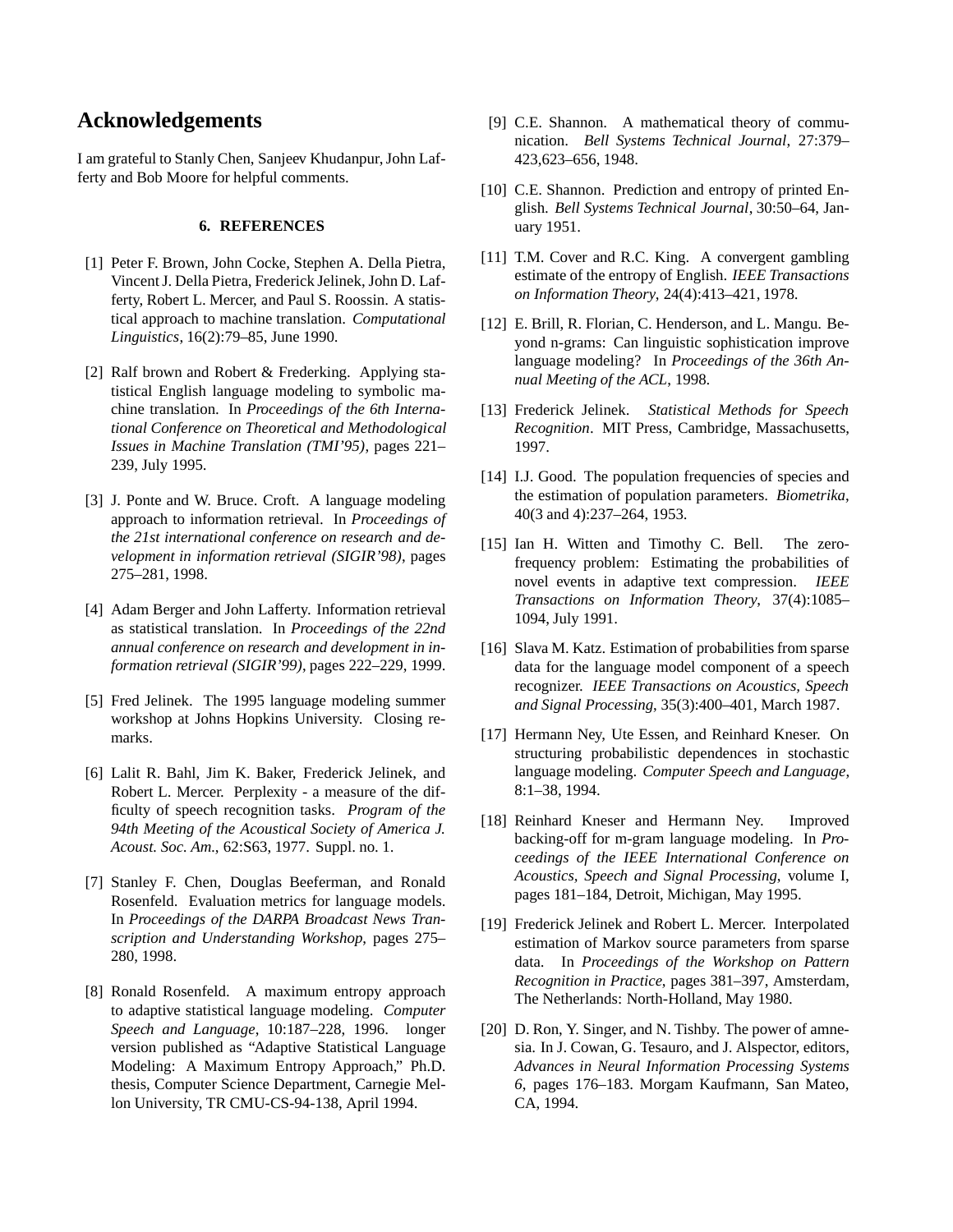- [21] I. Guyon and F. Pereira. Design of a linguistic postprocessor using variable memory length Markov models. In *Proceedings of the 3rd ICDAR*, pages 454–457, 1995.
- [22] Reinhard Kneser. Statistical language modeling using a variable context length. In *Proceedings of IC-SLP*, volume 1, pages 494–497, Philadelphia, October 1996.
- [23] Thomas Niesler and Philip Woodland. Variable-length category n-gram language models. *Computer Speech and Language*, 21:1–26, 1999.
- [24] Man-Hung Siu and Mari Ostendorf. Variable n-gram and extensions for conversational speech language modeling. *IEEE Transactions on Speech and Audio Processing*, 8(1):63–75, 2000.
- [25] Pierre Dupont and Ronald Rosenfeld. Lattice based language models. Technical Report CMU-CS-97-173, Carnegie Mellon University, Department of Computer Science, September 1997.
- [26] Stanley F. Chen and Joshua Goodman. An empirical study of smoothing techniques for language modeling. In *Proceedings ofthe 34th Annual Meeting ofthe ACL*, pages 310–318, Santa Cruz, California, June 1996.
- [27] Ronald Rosenfeld. The CMU statistical language modeling toolkit and its use in the 1994 ARPA CSR evaluation. In *Proceedings of the Spoken Language Systems Technology Workshop*, pages 47–50, Austin, Texas, January 1995.
- [28] Philip Clarkson and Ronald Rosenfeld. Statistical language modeling using the CMU-Cambridge toolkit. In *Proceedings of the European Conference on Speech Communication and Technology (Eurospeech)*, 1997.
- [29] Andreas Stolcke. SRILM—the SRI language modeling toolkit. http://www.speech.sri.com/projects/srilm/, 1999.
- [30] Stanley F. Chen. Language model tools  $(v0.1)$  user's guide. http://www.cs.cmu.edu/sfc/manuals/h015c.ps, December 1998.
- [31] Patti J. Price. Evaluation of spoken language systems: the atis domain. In *Proceedings of the DARPA Speech and NaturalLanguage Workshop*, June 1990.
- [32] Wayne H. Ward. The cmu air travel information service: understanding spontaneous speech. In *Proceedings of the DARPA Speech and NaturalLanguage Workshop*, pages 127–129, June 1990.
- [33] Peter F. Brown, Vincent J. Della Pietra, Peter V. deSouza, Jennifer C. Lai, and Robert L. Mercer. Classbased n-gram models of natural language. *Computational Linguistics*, 18(4):467–479, December 1992.
- [34] Reinhard Kneser and Hermann Ney. Improved clustering techniques for class-based statistical language modeling. In *Proceedings of the European Conference on Speech Communication and Technology (Eurospeech)*, 1993.
- [35] Leo Breiman, Jerome H. Friedman, Richard A. Olshen, and Charles J. Stone. *Classification and Regression Trees*. Wadsworth & Brooks/Cole Advanced Books & Software, Monterey, California, 1984.
- [36] Lalit R. Bahl, Peter F. Brown, Peter V. de Souza, and Robert L. Mercer. A tree-based statistical language model for natural language speech recognition. *IEEE Transactions on Acoustics, Speech and Signal Processing*, 37:1001–1008,July 1989.
- [37] Arthur Nádas, David Nahamoo, Michael A. Picheny, and Jeffrey Powell. An iterative "flip-flop" approximation of the most informative split in the construction of decision trees. In *Proceedings of the IEEE International Conference on Acoustics, Speech and Signal Processing*, Toronto, Canada, May 1991.
- [38] Peter F. Brown, Steven A. Della Pietra, Vincent J. Della Pietra, Robert L. Mercer, and Philip S. Resnik. Language modeling using decision trees. research report, I.B.M. Research, Yorktown Heights, NY, 1991.
- [39] M. Marcus, B. Santorini, and M. Marcinkiewicz. Building a large annotated corpus of English: the Penn Treeback. *ComputationalLinguistics*, 19(2), 1993.
- [40] James K. Baker. Trainable grammars for speech recognition. In *Proceedings of the Spring Conference of the Acoustical Society of America*, pages 547–550, Boston, MA, June 1979.
- [41] Frederick Jelinek, John D. Lafferty, and Robert L. Mercer. Basic methods of probabilistic contextfree grammars. In P. Laface and R. De Mori, editors, *Speech Recognition and Understanding: Recent Advances, Trends, and Applications*, volume 75 of *F: Computer and Systems Sciences*, pages 345–360. Springer Verlag, 1992.
- [42] R. Moore, D. Appelt, J. Dowding, J. M. Gawron, and D. Moran. Combining linguistic and statistical knowledge sources in natural-language processing for atis. In *Spoken Language Systems Technology Workshop*, pages 261–264, Austin, Texas, February 1995. Morgan Kaufmann Publishers, Inc.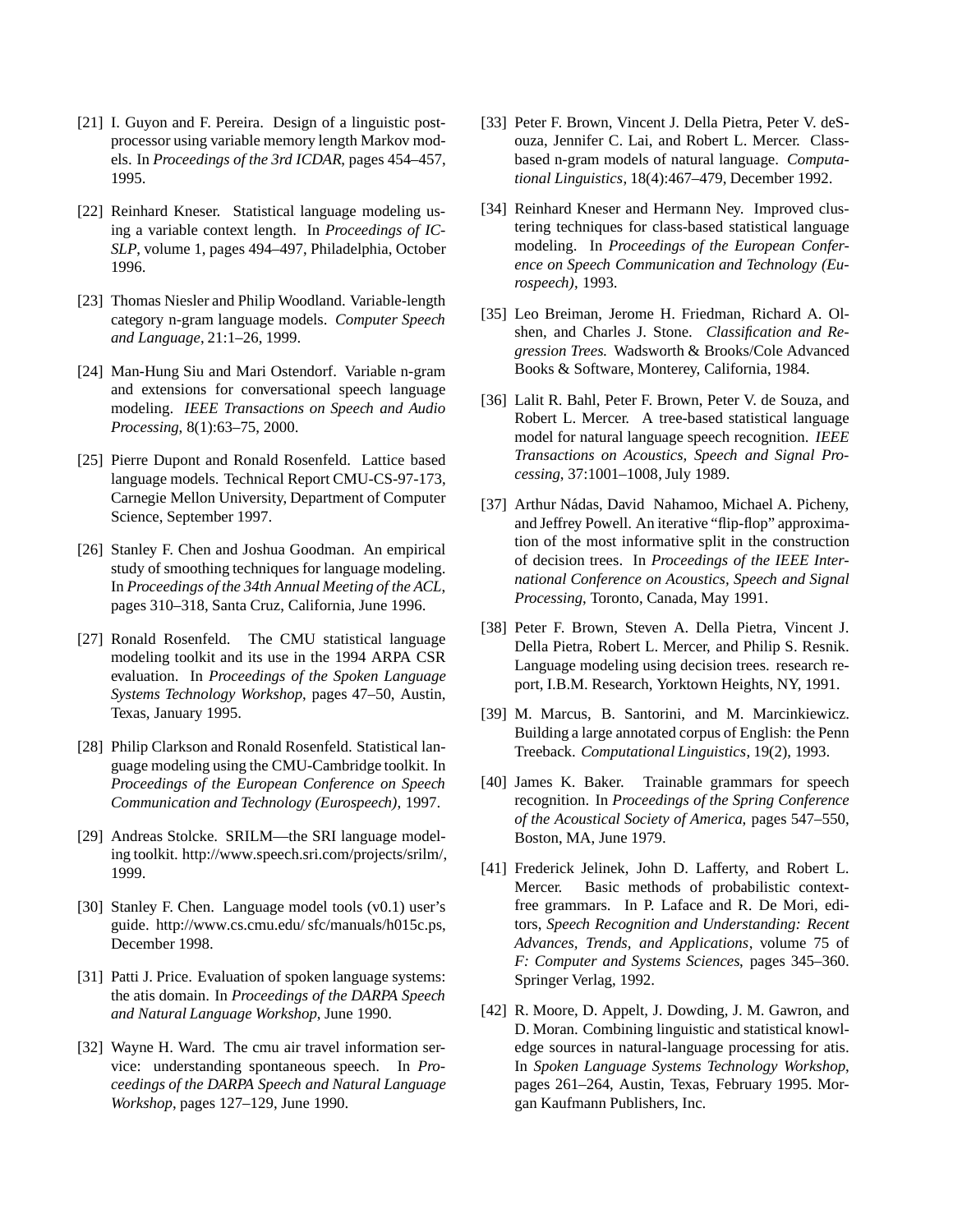- [43] Danny Sleator and Davy Temperley. Parsing English with a link grammar. Technical Report CMU-CS-91- 196, Computer Science Department, Carnegie Mellon University, Pittsburgh,PA, October 1991.
- [44] John D. Lafferty, Danny Sleator, and Davy Temperley. Grammatical trigrams: a probabilistic model of link grammar. In *Proceedings of the AAAI Fall Symposium on Probabilistic Approaches to Natural language*, Cambridge, MA, October 1992.
- [45] E.T. Jaynes. Information theory and statistical mechanics. *Physics Reviews*, 106:620–630, 1957.
- [46] J.N. Darroch and D. Ratcliff. Generalized iterative scaling for log-linear models. *The Annals of Mathematical Statistics*, 43:1470–1480, 1972.
- [47] S. Della Pietra, V. Della Pietra, and J. Lafferty. Inducing features of random fields. *IEEE Transactions on Pattern Analysis and Machine Intelligence*, 19(4):380–393, April 1997.
- [48] S. Della Pietra, V. Della Pietra, R.L. Mercer, and S. Roukos. Adaptive language modeling using minimum discriminant estimation. In *Proceedings of the Speech and Natural Language DARPA Workshop*, February 1992.
- [49] Raymond Lau, Ronald Rosenfeld, and Salim Roukos. Trigger-based language models: A maximum entropy approach. In *Proceedings of ICASSP-93*, pages II–45 – II–48, April 1993.
- [50] Adam Berger, Stephen Della Pietra, and Vincent Della Pietra. A maximum entropy approach to natural language processing. *Computational Linguistics*, 22(1):39–71, 1996.
- [51] Stanley F. Chen, Kristie Seymore, and Ronald Rosenfeld. Topic adaptation for language modeling using unnormalized exponential models. In *ICASSP-98*, Seattle, Washington, 1998.
- [52] Stan F. Chen and Ronald Rosenfeld. A survey of smoothing techniques for me models. *IEEE Transactions on Speech and Audio Processing*, 8(1):37–50, 2000.
- [53] Ronald Rosenfeld, Larry Wasserman, Can Cai, and Xiaojin Zhu. Interactive feature induction and logistic regression for whole sentence exponential language models. In *Proceedings of the IEEE Workshop on Automatic Speech Recognition and Understanding*, Keystone, CO, December 1999.
- [54] Doug Beeferman, Adam Berger, and John Lafferty. A model of lexical attraction and repulsion. In *Proceedings of the 35th Annual Meeting of the Association for Computational Linguistics*, pages 373–380, Madrid, Spain, 1997.
- [55] John D. Lafferty and Bernard Suhm. Cluster expansions and iterative scaling for maximum entropy language models. In K. Hanson and R. Silver, editors, *Maximum Entropy and Bayesian Methods*, pages 195– 202. Kluwer Academic Publishers, 1995.
- [56] Jochen Peters and Dietrich Klakow. Compact maximum entropy language models. In *Proceedings of the IEEE Workshop on Automatic Speech Recognition and Understanding*, Keystone, CO, December 1999.
- [57] Sanjeev Khudanpur and Jun Wu. A maximum entropy language model integrating n-grams and topic dependencies for conversational speech recognition. In *Proceedings of the IEEE International Conference on Acoustics, Speech and Signal Processing*, Phoenix, AZ, 1999.
- [58] Jun Wu and Sanjeev Khudanpur. Combining nonlocal, syntactic and n-gram dependencies in language modeling. In *Proceedings of the European Conference on Speech Communication andTechnology (Eurospeech)*, Budapest, Hungary, 1999.
- [59] Roland Kuhn. Speech recognition and the frequency of recently used words: A modified markov model for natural language. In *12th International Conference on ComputationalLinguistics*, pages 348–350, Budapest, August 1988.
- [60] Julian Kupiec. Probabilistic models of short and long distance word dependencies in running text. In *Proceedings of the DARPA Workshop on Speech and Natural Language*, pages 290–295, February 1989.
- [61] Roland Kuhn and Renato De Mori. A cache-based natural language model for speech reproduction. *IEEE Transactions on Pattern Analysis and Machine Intelligence*, PAMI-12(6):570–583, 1990.
- [62] Roland Kuhn and Renato De Mori. Correction to: A cache-based natural language model for speech reproduction. *IEEE Transactions on Pattern Analysis and Machine Intelligence*,PAMI-14(6):691–692,June 1992.
- [63] Fred Jelinek, Salim Roukos Bernard Merialdo, and M. Strauss. A dynamic language model for speech recognition. In *Proceedings of the DARPA Workshop on Speech and Natural Language*, pages 293–295, February 1991.